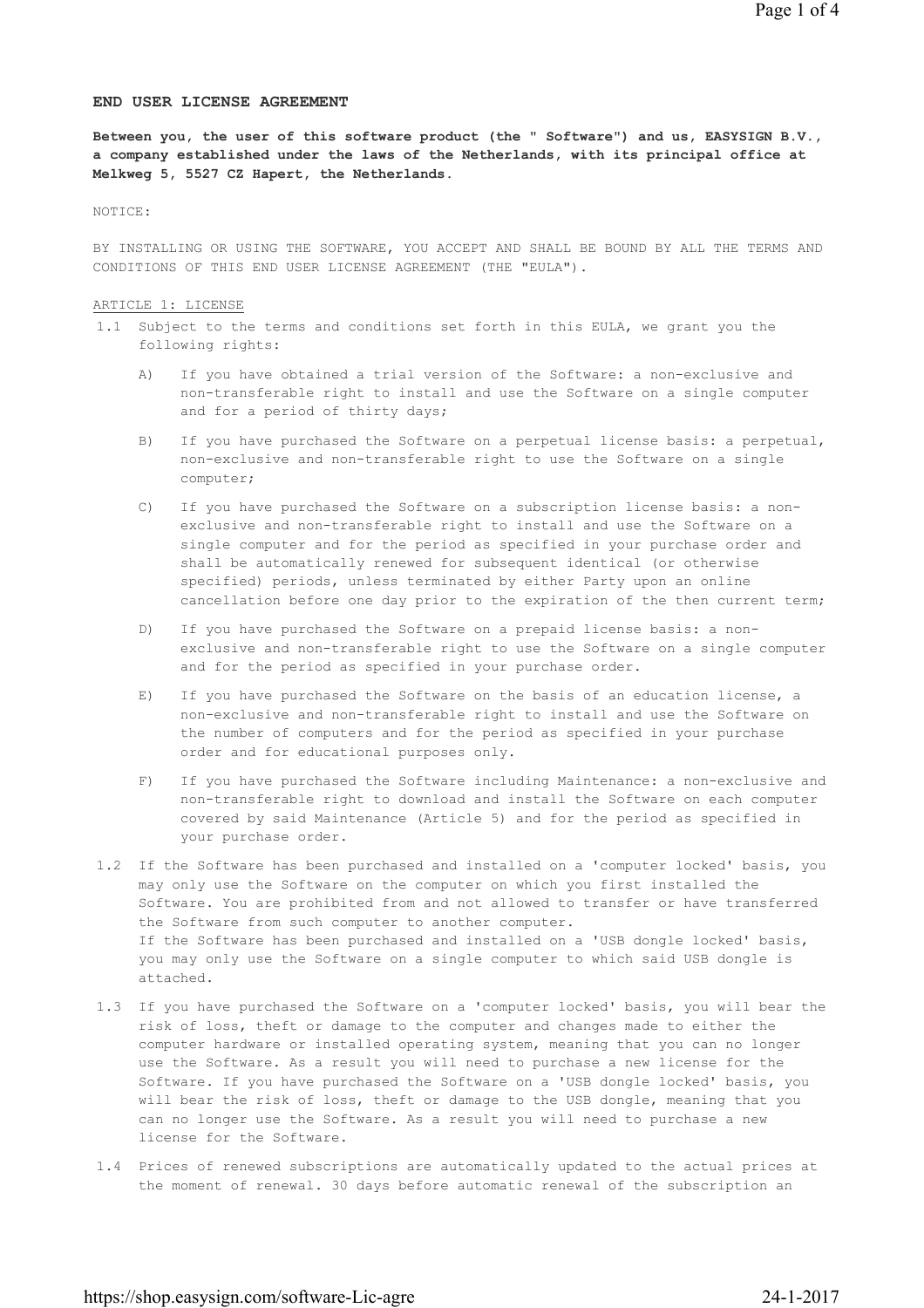email will be sent to the you, informing you about the renewal and the possibility of cancellation.

- 1.5 You may not (nor may you permit any third party to):
	- (i) permit a third party to use the Software either on such third party's own account or on behalf of or for the benefit of any other third party;
	- (ii) modify or adapt the Software in any way and/or translate, reverse engineer, decompile, disassemble or create derivative works of the Software;
	- (iii) alter or remove our copyright, trademarks or any other proprietary or restrictive notices or legends contained or included in or to the Software, documentation and other materials provided with the Software;
	- (iv) modify, adapt, translate or create derivative works based on our written materials without our prior written approval.
- 1.6 Upon reasonable notice, you shall grant us, or a third party appointed by us, such access to your premises and systems as may be necessary to verify that you are complying with the terms and conditions of this EULA.

### ARTICLE 2: IMAGES

- 2.1 The Software contains images which are owned by us. You are free to use, modify and publish these images, subject to the restrictions set forth in this clause.
- 2.2 You may incorporate any image(s) into your own original work and publish, display and distribute your work in any application;
- 2.3 You may not:
	- (i) rent, lease, resell, sub-license, lend or otherwise make the images available for use or distribution separately or detached from your own original work.
	- (ii) create scandalous, obscene, defamatory or immoral works or use our images for any other purpose which is prohibited by law;
	- (iii) use or permit the use of our images or any part thereof as a trademark or service mark, or claim any proprietary rights of any sort in the images or any part thereof; and
	- (iv) use the images in electronic format, on-line or in multimedia applications unless the images are incorporated for viewing purposes only and no permission is given to download and/or save the images for any reason.

### ARTICLE 3: LIMITED WARRANTY AND LIABILITY

- 3.1 We warrant that the media and other tangible products (CD-Rom(s) and/or other media on which the Software is recorded) delivered by us are free from defects in materials and workmanship under normal use and service for a period of ninety (90) days from the date of delivery to the original purchaser, as evidenced by sufficient proof of purchase.
- 3.2 During the warranty period, we shall at our expense replace defective media and other tangible products returned to us (postage prepaid) together with sufficient proof of purchase. Such replacement shall be warranted for the remainder of the original warranty period or thirty (30) days, whichever is the longest.
- 3.3 EXCEPT FOR THE EXPRESS LIMITED WARRANTY PROVIDED ABOVE, WE MAKE NO OTHER WARRANTY WHATSOEVER AND DISCLAIM ALL WARRANTIES, EXPRESS, IMPLIED OR STATUTORY, WITH RESPECT TO OUR SOFTWARE (AND THE IMAGES INCLUDED THEREIN), HARDWARE AND SERVICES, INCLUDING WITHOUT LIMITATION TO THE IMPLIED WARRANTIES OF NON-INFRINGEMENT OF ANY THIRD PARTY'S INTELLECTUAL PROPERTY RIGHTS, MERCHANTABILITY, CORRECTNESS, ACCURACY, RELIABILITY, AND FITNESS FOR A PARTICULAR PURPOSE.

3.4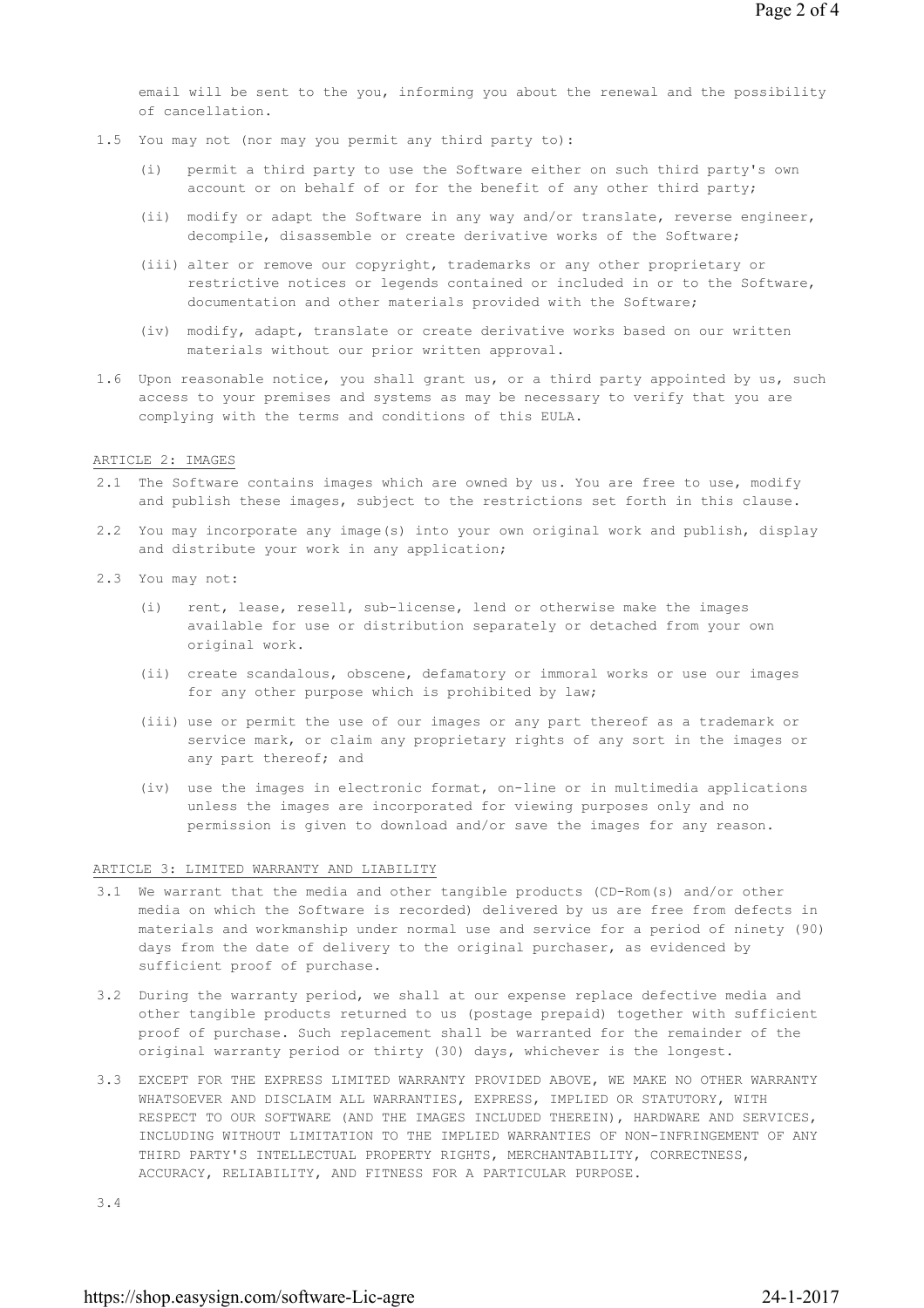UNDER NO CIRCUMSTANCES AND UNDER NO LEGAL THEORY, WHETHER TORT, CONTRACT, OR OTHERWISE, SHALL WE BE LIABLE FOR ANY INDIRECT, SPECIAL, INCIDENTAL, OR CONSEQUENTIAL DAMAGES OF ANY CHARACTER, INCLUDING WITHOUT LIMITATION LOSS OF PROFITS, EVEN IF YOU HAVE BEEN WARNED OF THE POSSIBILITY OF SUCH DAMAGES OR LOSSES.

- 3.5 IN THE EVENT THAT, NOTWITHSTANDING THE TERMS OF THIS LIMITED WARRANTY, WE ARE FOUND LIABLE, OUR ENTIRE LIABILITY ARISING OUT OF OR RELATED TO THIS EULA SHALL NOT EXCEED THE LOWER OF (i) AN AMOUNT EQUAL TO THE PURCHASE PRICE OF THE PRODUCT THAT CAUSED THE DAMAGE OR (ii) EURO 5.000.
- 3.6 ANY WARRANTY MADE BY US HEREUNDER IS SUBJECT TO YOUR COMPLIANCE TO THE TERMS AND CONDITIONS OF THIS EULA.

#### ARTICLE 4: TITLE AND INTELLECTUAL PROPERTY

4.1 You acknowledge that the Software (including the images contained in the Software) is proprietary to us and that all title to the Software and images shall remain in us. Any and all intellectual property rights relating to the Software and images, including but not limited to, issued or registered patents, patent applications, trademarks, service marks, trade secrets, copyrights, database rights and knowhow, are owned by us or our third party supplier(s).

You shall not claim any ownership interests in and to any of our or our third party supplier's intellectual property rights, nor shall you contest or assist in contesting our or our third party supplier's rights, title and interest in and to such intellectual property.

- 4.2 If any claim is brought against you alleging that the use of the Software or a particular image infringes any intellectual property right of a third party, you shall notify us in writing of such claim within five working days after your receipt of the claim. We shall have the right, but not the obligation, to defend you at our expense against such claim or, at our option, settle the dispute. If we decide to defend you against such a claim, we shall indemnify you against any costs and liabilities arising from the defense or settlement of such claim or action. The foregoing states our entire liability and your only remedies in respect of infringement of the intellectual property rights of any third party.
- 4.3 We shall have no liability for any infringement of third parties' intellectual property rights resulting from: (i) the use of the Software in combination with other software or items, unless we sold, made or expressly recommended or approved such use as a combination in writing; or (ii) modification of the Software after delivery, unless we made, expressly recommended or approved the modification in writing.

# ARTICLE 5: MAINTENANCE AND SUPPORT

- 5.1 If you have concluded a maintenance agreement with us, we shall provide improved versions of the Software to you when they become available. We shall no longer be required to provide maintenance or helpdesk support regarding an old version three months after an improved version becomes available.
- 5.2 If you have concluded a maintenance agreement with us, you shall be entitled to helpdesk support, consisting of limited online technical support during business hours on working days.
- 5.3 Each single maintenance agreement covers either a single computer or a single USB dongle.

# ARTICLE 6: TERMINATION

6.1 Notwithstanding any other remedy that may be available to a party under applicable law with respect to such event, any of the following events shall permit us to immediately terminate the EULA by written notice: